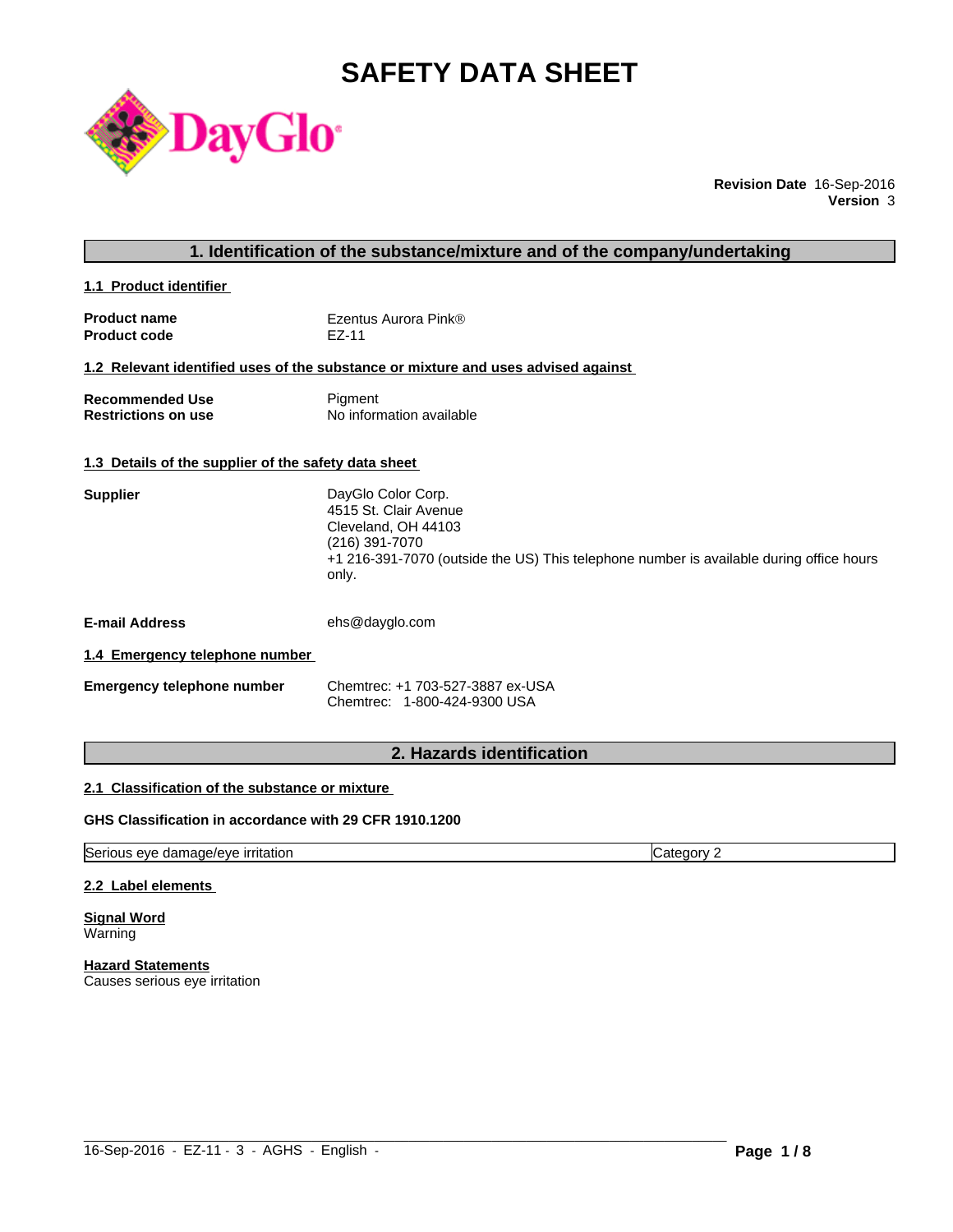

# **Precautionary Statements - Prevention**

Wash face, hands and any exposed skin thoroughly after handling Wear protective gloves/protective clothing/eye protection/face protection

IF IN EYES: Rinse cautiously with water for several minutes. Remove contact lenses, if present and easy to do. Continue rinsing If eye irritation persists: Get medical advice/attention

# **2.3. Other Hazards Hazards not otherwise classified (HNOC)**

Not Applicable

**2.4 Other information** 

Not Applicable

Unknown Acute Toxicity **4.613%** of the mixture consists of ingredient(s) of unknown toxicity

# **3. Composition/Information on Ingredients**

#### **Substance Mixture**

| /-PROP-7<br>80<br>$-90$<br>. – –<br>DAY<br>Resin<br>Dodecvl-2-Pvrrolidinone<br>7-96-9<br>2687<br>יש<br>- 11 | <b>Chemical Name</b> | <b>CAS-No</b> | $M$ ainht % |
|-------------------------------------------------------------------------------------------------------------|----------------------|---------------|-------------|
|                                                                                                             |                      |               |             |
|                                                                                                             |                      |               |             |

The exact percentage (concentration) of composition has been withheld as a trade secret.

# **4. First aid measures**

# **4.1 Description of first-aid measures**

| <b>General advice</b>                                                          | No information available.                                                                                                                                                                                               |  |  |
|--------------------------------------------------------------------------------|-------------------------------------------------------------------------------------------------------------------------------------------------------------------------------------------------------------------------|--|--|
| Eye contact                                                                    | Immediately flush with plenty of water. After initial flushing, remove any contact lenses and<br>continue flushing for at least 15 minutes. Keep eye wide open while rinsing. If symptoms<br>persist, call a physician. |  |  |
| <b>Skin contact</b>                                                            | Immediate medical attention is not required. Wash off with soap and water.                                                                                                                                              |  |  |
| <b>Inhalation</b>                                                              | Immediate medical attention is not required. Move to fresh air.                                                                                                                                                         |  |  |
| Ingestion                                                                      | Do NOT induce vomiting. Drink plenty of water. Consult a physician.                                                                                                                                                     |  |  |
| 4.2 Most important symptoms and effects, both acute and delayed                |                                                                                                                                                                                                                         |  |  |
| <b>Symptoms</b>                                                                | See Section 2.2, Label Elements and/or Section 11, Toxicological effects.                                                                                                                                               |  |  |
| 4.3 Indication of any immediate medical attention and special treatment needed |                                                                                                                                                                                                                         |  |  |
| Notes to physician                                                             | Treat symptomatically.                                                                                                                                                                                                  |  |  |
|                                                                                |                                                                                                                                                                                                                         |  |  |

# **5. Fire-Fighting Measures**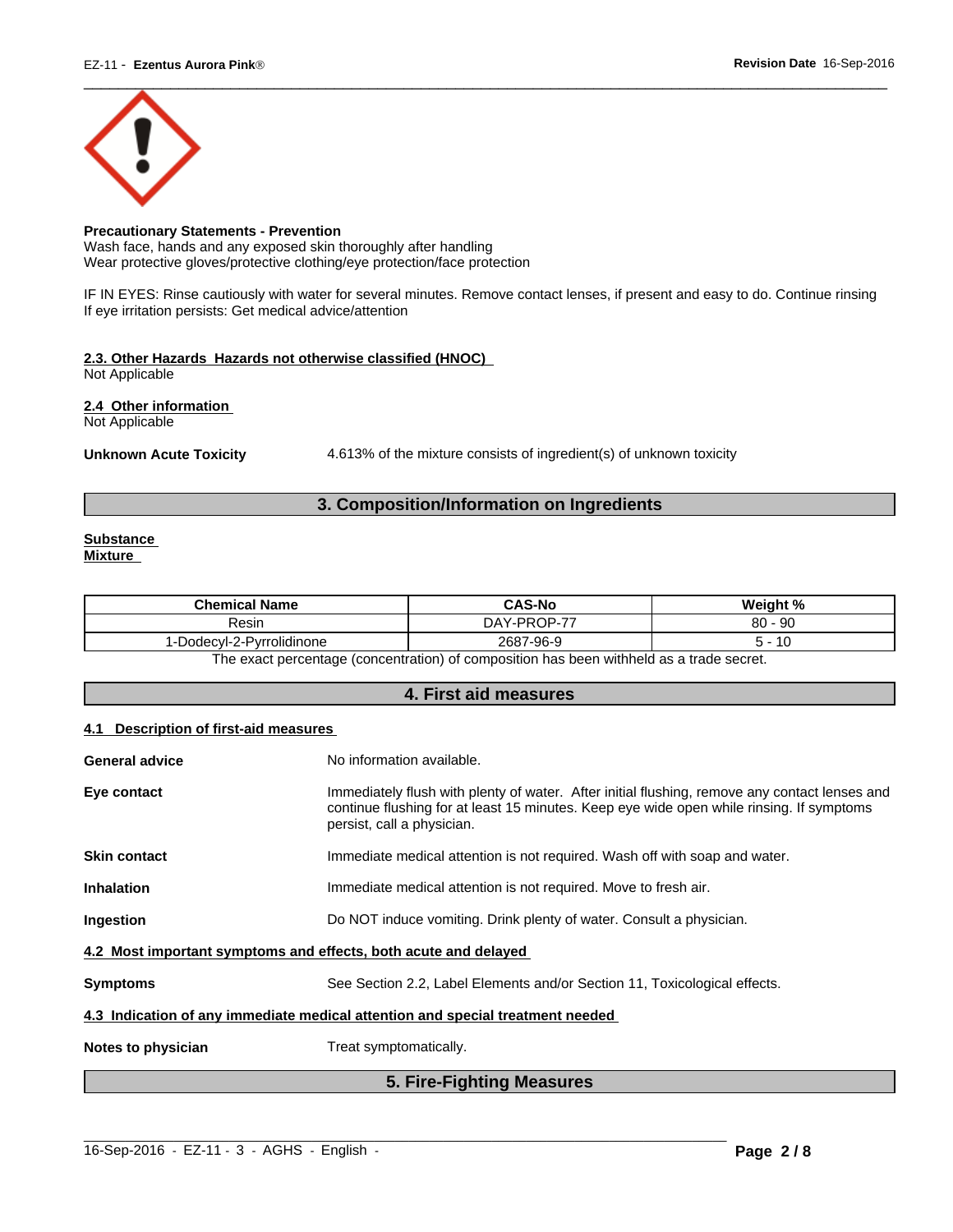# **5.1 Extinguishing media**

#### **Suitable extinguishing media**

Use extinguishing measures that are appropriate to local circumstances and the surrounding environment.

**Unsuitable Extinguishing Media** None.

# **5.2 Special hazards arising from the substance or mixture**

#### **Special Hazard**

None known based on information supplied

**Hazardous Combustion Products** Carbon oxides. Nitrogen oxides (NOx).

#### **Explosion Data**

#### **Sensitivity to Mechanical Impact** None.

**Sensitivity to Static Discharge** Fine dust dispersed in air, in sufficient concentrations, and in the presence of an ignition source is a potential dust explosion hazard.

 $\overline{\phantom{a}}$  ,  $\overline{\phantom{a}}$  ,  $\overline{\phantom{a}}$  ,  $\overline{\phantom{a}}$  ,  $\overline{\phantom{a}}$  ,  $\overline{\phantom{a}}$  ,  $\overline{\phantom{a}}$  ,  $\overline{\phantom{a}}$  ,  $\overline{\phantom{a}}$  ,  $\overline{\phantom{a}}$  ,  $\overline{\phantom{a}}$  ,  $\overline{\phantom{a}}$  ,  $\overline{\phantom{a}}$  ,  $\overline{\phantom{a}}$  ,  $\overline{\phantom{a}}$  ,  $\overline{\phantom{a}}$ 

#### **5.3 Advice for firefighters**

As in any fire, wear self-contained breathing apparatus pressure-demand, MSHA/NIOSH (approved or equivalent) and full protective gear.

#### **6. Accidental Release Measures**

#### **6.1 Personal precautions, protective equipment and emergency procedures**

Ensure adequate ventilation, especially in confined areas. Use personal protective equipment.

#### **6.2 Environmental precautions**

Dust deposits should not be allowed to accumulate on surfaces as these may form an explosive mixture if they are released into the atmosphere in sufficient concentration. Avoid dispersal of dust in the air (i.e., cleaning dusty surfaces with compressed air). Nonsparking tools should be used. Prevent product from entering drains. See Section 12 for additional Ecological information.

#### **6.3 Methods and materials for containment and cleaning up**

| <b>Methods for Containment</b> | Prevent dust cloud. Cover powder spill with plastic sheet or tarp to minimize spreading.                                                                                                                                                                                                                                                                                                |
|--------------------------------|-----------------------------------------------------------------------------------------------------------------------------------------------------------------------------------------------------------------------------------------------------------------------------------------------------------------------------------------------------------------------------------------|
| Methods for cleaning up        | Avoid dust formation. Take precautionary measures against static discharges. Do not dry<br>sweep dust. Wet dust with water before sweeping or use a vacuum to collect dust. Use<br>personal protective equipment. Take up mechanically and collect in suitable container for<br>disposal. Prevent product from entering drains. Keep in suitable and closed containers for<br>disposal. |

#### **7. Handling and storage**

#### **7.1 Precautions for safe handling**

|                                                                                                   | 8. Exposure controls/personal protection                                                                                                                   |  |
|---------------------------------------------------------------------------------------------------|------------------------------------------------------------------------------------------------------------------------------------------------------------|--|
| <b>Materials to Avoid</b>                                                                         | No materials to be especially mentioned.                                                                                                                   |  |
| <b>Storage Conditions</b>                                                                         | Keep tightly closed in a dry and cool place.                                                                                                               |  |
| 7.2 Conditions for safe storage, including any incompatibilities                                  |                                                                                                                                                            |  |
| Handle in accordance with good industrial hygiene and safety practice.<br><b>Hygiene measures</b> |                                                                                                                                                            |  |
| Advice on safe handling                                                                           | Avoid dust formation. Take precautionary measures against static discharges. Fine dust<br>dispersed in air may ignite. Wear personal protective equipment. |  |

 $\_$  ,  $\_$  ,  $\_$  ,  $\_$  ,  $\_$  ,  $\_$  ,  $\_$  ,  $\_$  ,  $\_$  ,  $\_$  ,  $\_$  ,  $\_$  ,  $\_$  ,  $\_$  ,  $\_$  ,  $\_$  ,  $\_$  ,  $\_$  ,  $\_$  ,  $\_$  ,  $\_$  ,  $\_$  ,  $\_$  ,  $\_$  ,  $\_$  ,  $\_$  ,  $\_$  ,  $\_$  ,  $\_$  ,  $\_$  ,  $\_$  ,  $\_$  ,  $\_$  ,  $\_$  ,  $\_$  ,  $\_$  ,  $\_$  ,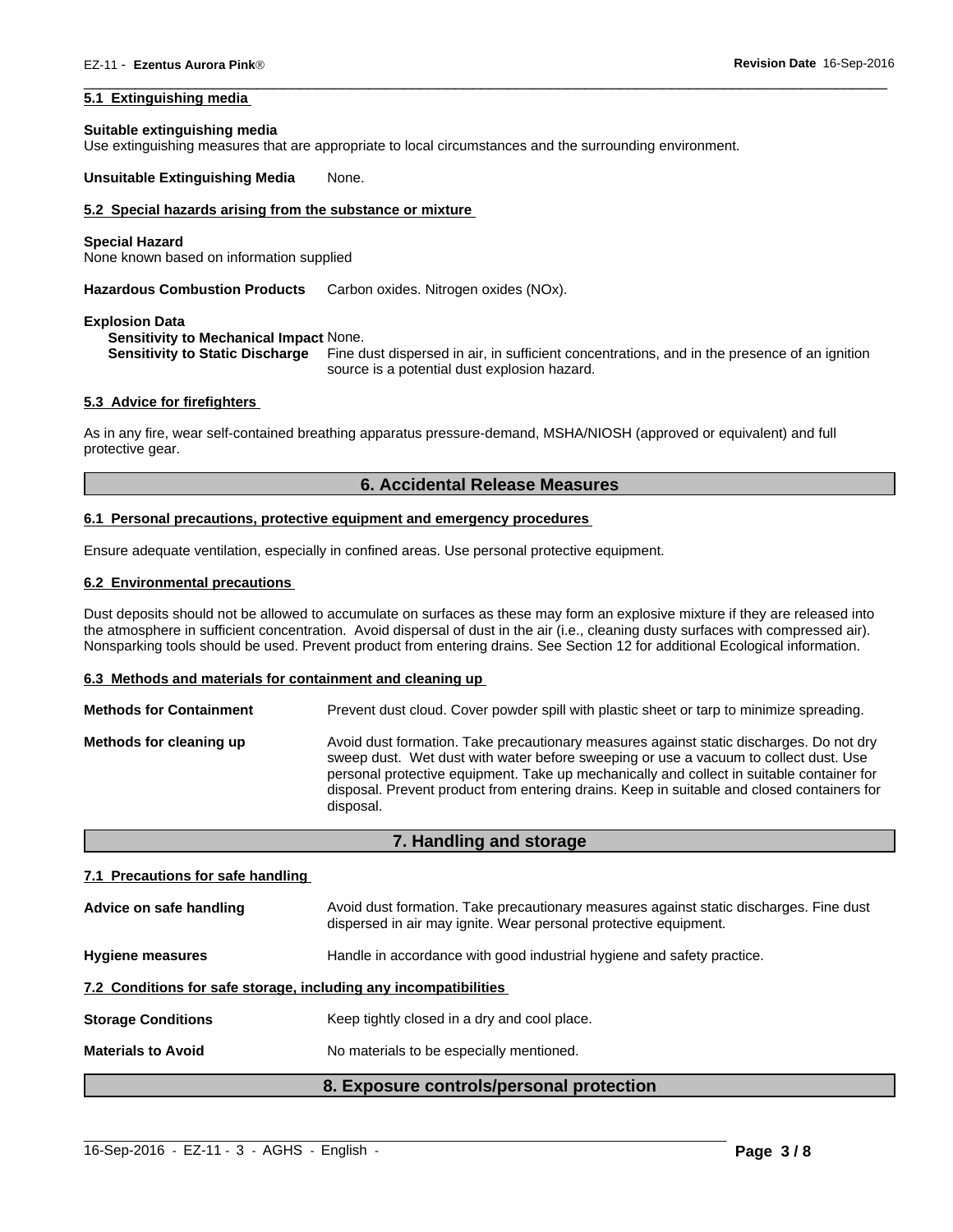# **8.1 Exposure Guidelines**

# **8.2 Appropriate engineering controls**

| <b>Engineering Measures</b>                                               |                               | <b>Showers</b><br>Eyewash stations<br>Ventilation systems.                                                     |  |
|---------------------------------------------------------------------------|-------------------------------|----------------------------------------------------------------------------------------------------------------|--|
| 8.3 Individual protection measures, such as personal protective equipment |                               |                                                                                                                |  |
|                                                                           | <b>Eve/Face Protection</b>    | Safety glasses with side-shields.                                                                              |  |
|                                                                           | Skin and body protection      | Wear chemical resistant footwear and clothing such as gloves, an apron or a whole body<br>suit as appropriate. |  |
|                                                                           | <b>Respiratory protection</b> | . NIOSH/MSHA approved respiratory protection should be worn if exposure is anticipated.                        |  |
|                                                                           | <b>Hygiene measures</b>       | See section 7 for more information                                                                             |  |

 $\overline{\phantom{a}}$  ,  $\overline{\phantom{a}}$  ,  $\overline{\phantom{a}}$  ,  $\overline{\phantom{a}}$  ,  $\overline{\phantom{a}}$  ,  $\overline{\phantom{a}}$  ,  $\overline{\phantom{a}}$  ,  $\overline{\phantom{a}}$  ,  $\overline{\phantom{a}}$  ,  $\overline{\phantom{a}}$  ,  $\overline{\phantom{a}}$  ,  $\overline{\phantom{a}}$  ,  $\overline{\phantom{a}}$  ,  $\overline{\phantom{a}}$  ,  $\overline{\phantom{a}}$  ,  $\overline{\phantom{a}}$ 

# **9. Physical and chemical properties**

| 9.1 Information on basic physical and chemical properties |                                       |                          |
|-----------------------------------------------------------|---------------------------------------|--------------------------|
| <b>Physical state</b>                                     | Solid                                 |                          |
| Appearance                                                | Powder                                |                          |
| Color                                                     | Pink                                  |                          |
| Odor                                                      | Mild                                  |                          |
| <b>Odor Threshold</b>                                     | No information available              |                          |
| <b>Property</b>                                           | <b>Values</b>                         | Remarks • Methods        |
| рH                                                        |                                       | No information available |
| <b>Melting/freezing point</b>                             |                                       | No information available |
| <b>Boiling point/boiling range</b>                        | Not applicable                        | No information available |
| <b>Flash Point</b>                                        | Not Applicable                        | No information available |
| <b>Evaporation rate</b>                                   |                                       | No information available |
| <b>Flammability (solid, gas)</b>                          |                                       | No information available |
| <b>Flammability Limits in Air</b>                         |                                       |                          |
| upper flammability limit                                  |                                       | No information available |
| lower flammability limit                                  |                                       | No information available |
| Vapor pressure                                            |                                       | No information available |
| Vapor density                                             |                                       | No information available |
| <b>Specific Gravity</b>                                   | 1.2                                   |                          |
| <b>Water solubility</b>                                   | Insoluble in water                    |                          |
| Solubility in other solvents                              |                                       | No information available |
| <b>Partition coefficient</b>                              |                                       | No information available |
| <b>Autoignition temperature</b>                           |                                       | No information available |
| <b>Decomposition temperature</b>                          |                                       | No information available |
| <b>Viscosity, kinematic</b>                               |                                       | No information available |
| Viscosity, dynamic                                        |                                       | No information available |
| <b>Explosive properties</b>                               | Fine dust dispersed in air may ignite |                          |
| <b>Oxidizing Properties</b>                               |                                       | No information available |
| 9.2 Other information                                     |                                       |                          |

**Volatile organic compounds (VOC)** None **content**

# **10. Stability and Reactivity**

 $\_$  ,  $\_$  ,  $\_$  ,  $\_$  ,  $\_$  ,  $\_$  ,  $\_$  ,  $\_$  ,  $\_$  ,  $\_$  ,  $\_$  ,  $\_$  ,  $\_$  ,  $\_$  ,  $\_$  ,  $\_$  ,  $\_$  ,  $\_$  ,  $\_$  ,  $\_$  ,  $\_$  ,  $\_$  ,  $\_$  ,  $\_$  ,  $\_$  ,  $\_$  ,  $\_$  ,  $\_$  ,  $\_$  ,  $\_$  ,  $\_$  ,  $\_$  ,  $\_$  ,  $\_$  ,  $\_$  ,  $\_$  ,  $\_$  ,

# **10.1 Reactivity**

No dangerous reaction known under conditions of normal use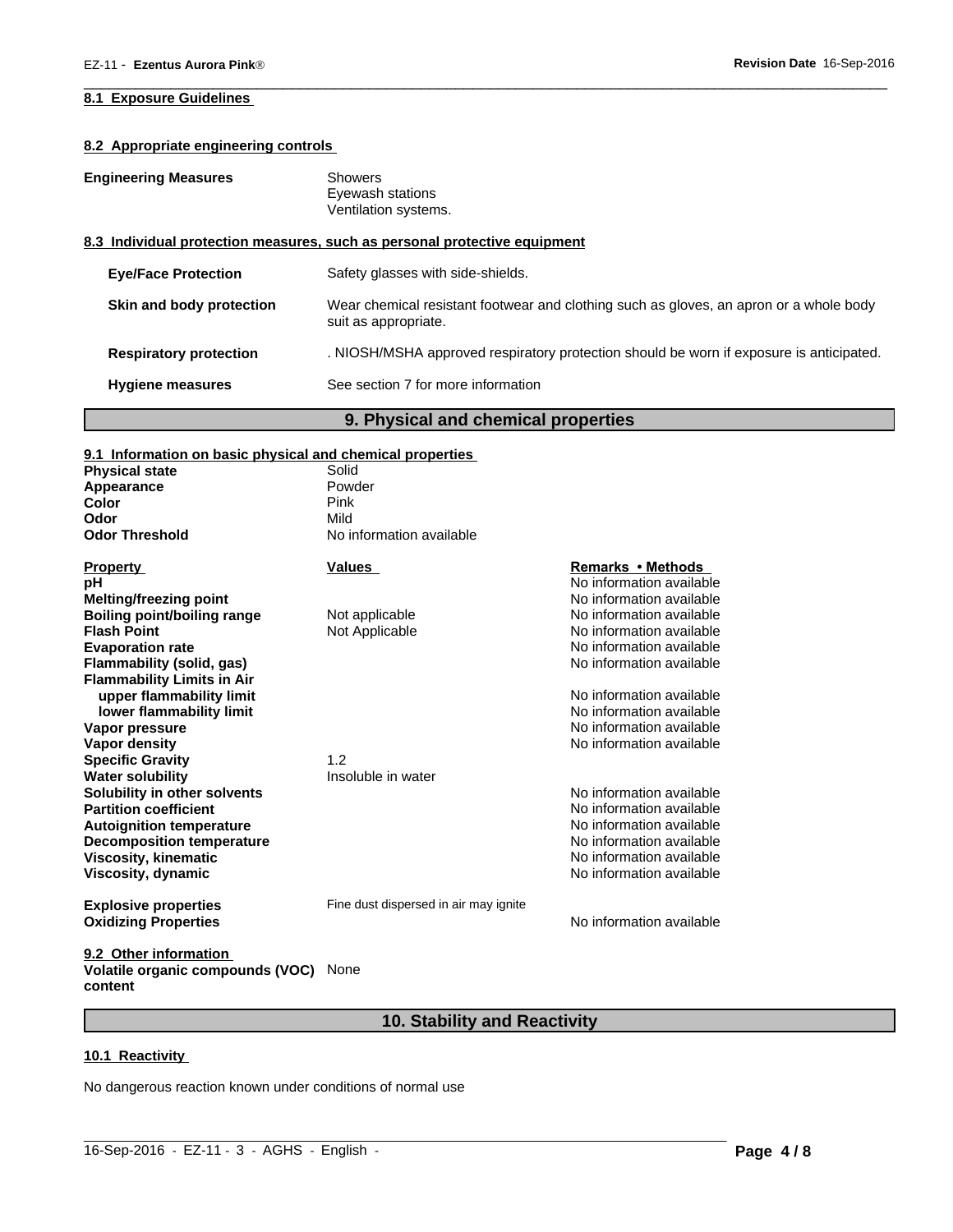#### **10.2 Chemical stability**

Stable

#### **10.3 Possibility of hazardous reactions**

None under normal processing.

#### **10.4 Conditions to Avoid**

Dust formation. Take precautionary measures against static discharges.

#### **10.5 Incompatible Materials**

None known based on information supplied.

#### **10.6 Hazardous Decomposition Products**

None known based on information supplied.

# **11. Toxicological information**

**11.1 Acute toxicity** 

#### **Numerical measures of toxicity: Product Information**

| LD50 Oral:        |
|-------------------|
| $5000$ .<br>mg/kg |
|                   |
|                   |

 $\_$  ,  $\_$  ,  $\_$  ,  $\_$  ,  $\_$  ,  $\_$  ,  $\_$  ,  $\_$  ,  $\_$  ,  $\_$  ,  $\_$  ,  $\_$  ,  $\_$  ,  $\_$  ,  $\_$  ,  $\_$  ,  $\_$  ,  $\_$  ,  $\_$  ,  $\_$  ,  $\_$  ,  $\_$  ,  $\_$  ,  $\_$  ,  $\_$  ,  $\_$  ,  $\_$  ,  $\_$  ,  $\_$  ,  $\_$  ,  $\_$  ,  $\_$  ,  $\_$  ,  $\_$  ,  $\_$  ,  $\_$  ,  $\_$  ,

**Unknown Acute Toxicity** 4.613% of the mixture consists of ingredient(s) of unknown toxicity

 $\overline{\phantom{a}}$  ,  $\overline{\phantom{a}}$  ,  $\overline{\phantom{a}}$  ,  $\overline{\phantom{a}}$  ,  $\overline{\phantom{a}}$  ,  $\overline{\phantom{a}}$  ,  $\overline{\phantom{a}}$  ,  $\overline{\phantom{a}}$  ,  $\overline{\phantom{a}}$  ,  $\overline{\phantom{a}}$  ,  $\overline{\phantom{a}}$  ,  $\overline{\phantom{a}}$  ,  $\overline{\phantom{a}}$  ,  $\overline{\phantom{a}}$  ,  $\overline{\phantom{a}}$  ,  $\overline{\phantom{a}}$ 

#### **Numerical measures of toxicity: Component Information**

#### **11.2 Information on toxicological effects**

**Skin corrosion/irritation** Product Information • Not a dermal irritant Component Information • No information available

#### **Serious eye damage/eye irritation**

Product Information • Irritating to eyes Component Information • No information available

#### **Respiratory or skin sensitization**

Product Information • Did not cause sensitization on laboratory animals Component Information • No information available

#### **Germ cell mutagenicity**

Product Information • No information available Component Information • No information available

#### **Carcinogenicity**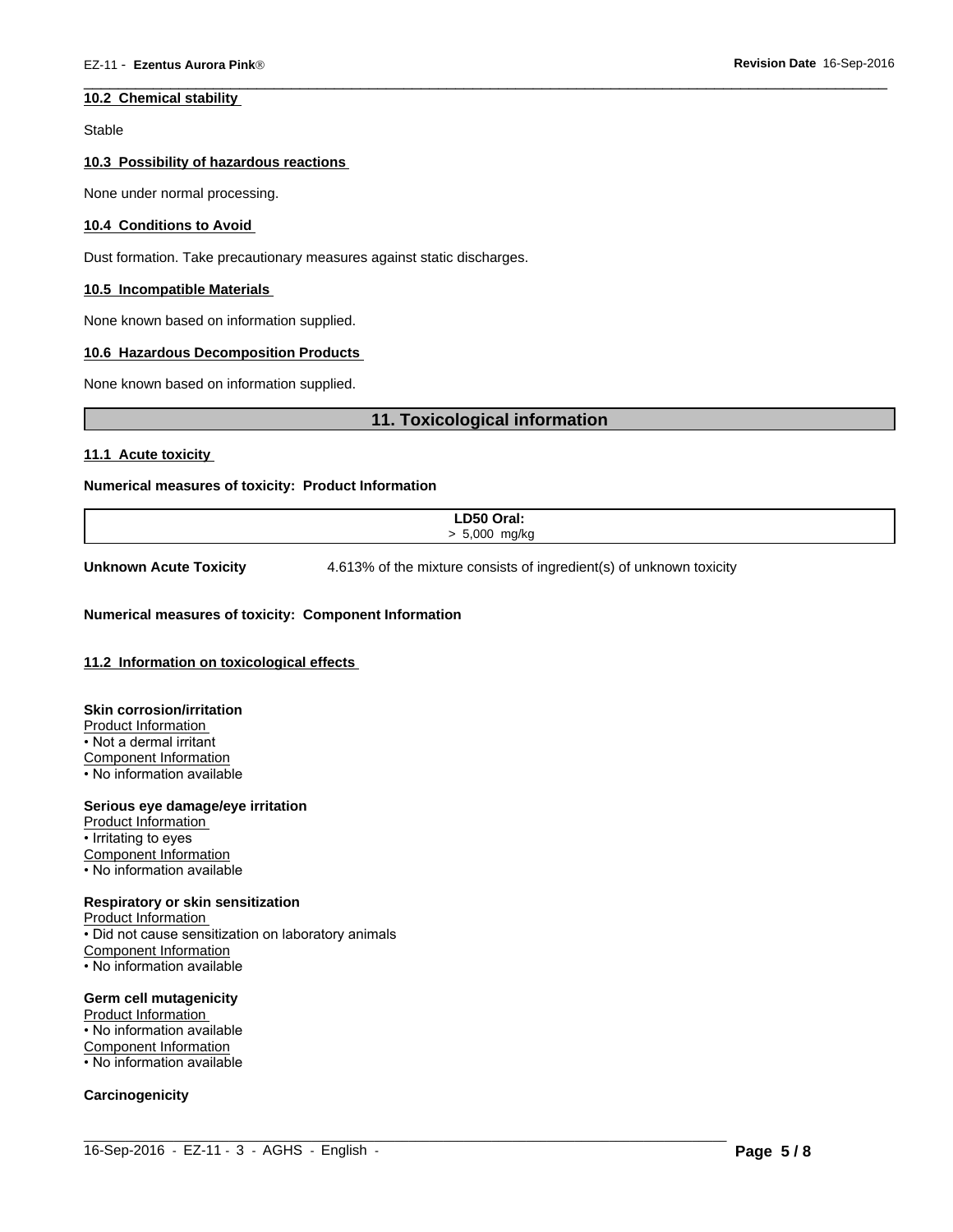Product Information • Contains no ingredient listed as a carcinogen Component Information

• Production of the contract of the contract of the contract of the contract of the contract of the contract of

**Reproductive toxicity** Product Information • No information available

Component Information • No information available

**STOT - single exposure** No information available

# **STOT - repeated exposure**

• No known effect

# **Other adverse effects**

Product Information • No information available Component Information • No information available

# **Aspiration hazard**

Product Information • No information available Component Information

• No information available

# **12. Ecological information**

 $\overline{\phantom{a}}$  ,  $\overline{\phantom{a}}$  ,  $\overline{\phantom{a}}$  ,  $\overline{\phantom{a}}$  ,  $\overline{\phantom{a}}$  ,  $\overline{\phantom{a}}$  ,  $\overline{\phantom{a}}$  ,  $\overline{\phantom{a}}$  ,  $\overline{\phantom{a}}$  ,  $\overline{\phantom{a}}$  ,  $\overline{\phantom{a}}$  ,  $\overline{\phantom{a}}$  ,  $\overline{\phantom{a}}$  ,  $\overline{\phantom{a}}$  ,  $\overline{\phantom{a}}$  ,  $\overline{\phantom{a}}$ 

#### **12.1 Toxicity**

**Ecotoxicity No information available** 

5.836 % of the mixture consists of components(s) of unknown hazards to the aquatic environment

#### **Ecotoxicity effects**

#### **12.2 Persistence and degradability**

No information available.

### **12.3 Bioaccumulative potential**

Discharge into the environment must be avoided

#### **12.4 Mobility in soil**

No information available.

#### **12.5 Other adverse effects**

No information available

# **13. Disposal Considerations**

#### **13.1 Waste treatment methods**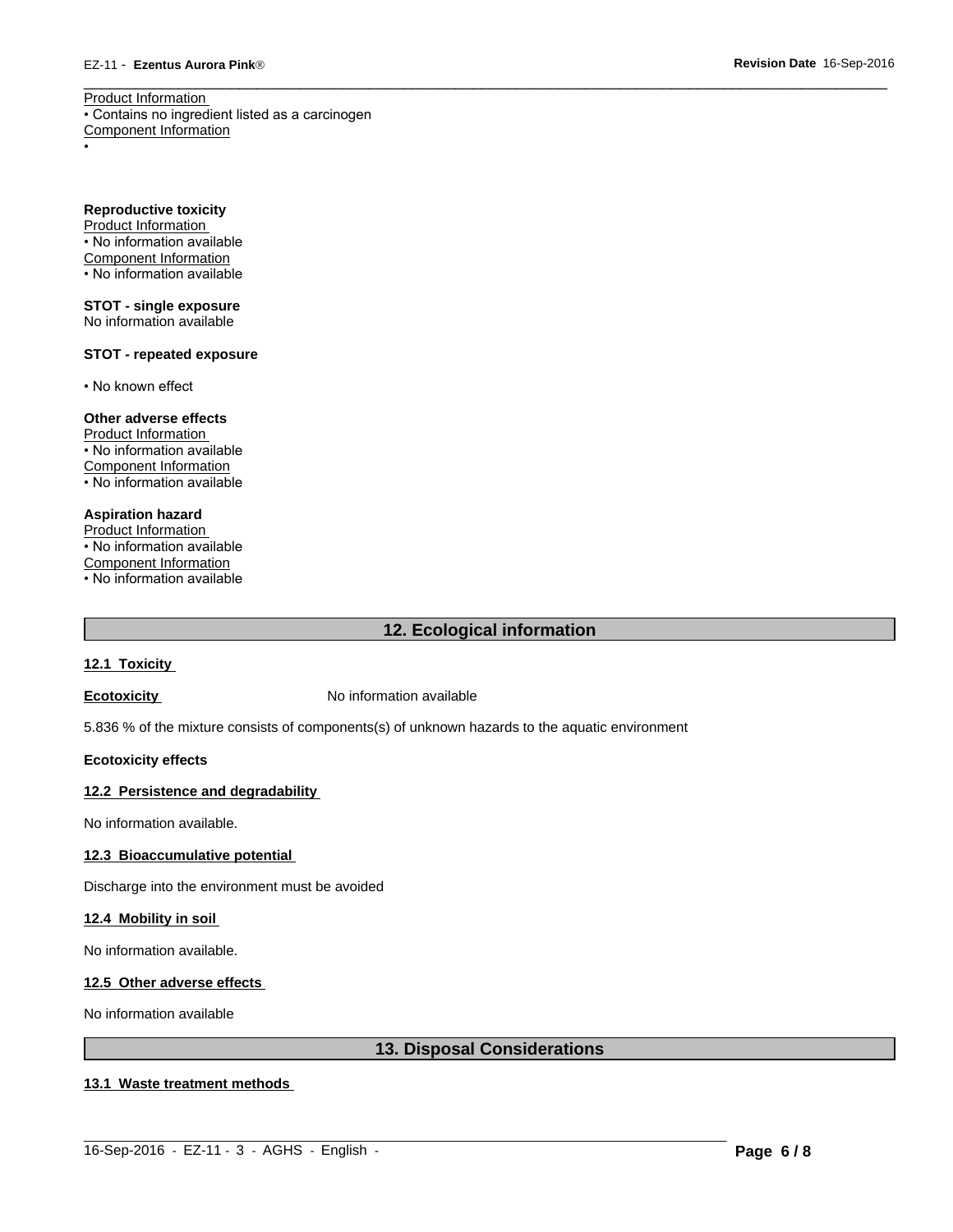Dispose of in accordance with federal, state, and local regulations.

# **14. Transport Information**

 $\overline{\phantom{a}}$  ,  $\overline{\phantom{a}}$  ,  $\overline{\phantom{a}}$  ,  $\overline{\phantom{a}}$  ,  $\overline{\phantom{a}}$  ,  $\overline{\phantom{a}}$  ,  $\overline{\phantom{a}}$  ,  $\overline{\phantom{a}}$  ,  $\overline{\phantom{a}}$  ,  $\overline{\phantom{a}}$  ,  $\overline{\phantom{a}}$  ,  $\overline{\phantom{a}}$  ,  $\overline{\phantom{a}}$  ,  $\overline{\phantom{a}}$  ,  $\overline{\phantom{a}}$  ,  $\overline{\phantom{a}}$ 

| <b>DOT</b>  | Not regulated |
|-------------|---------------|
| <b>MEX</b>  | Not regulated |
| <b>IMDG</b> | Not regulated |
| <b>IATA</b> | Not regulated |

# **15. Regulatory information**

#### **15.1 International Inventories**

| <b>TSCA</b>          | Complies                 |
|----------------------|--------------------------|
| <b>DSL</b>           | $\overline{\phantom{0}}$ |
| <b>EINECS/ELINCS</b> | ۰                        |
| <b>ENCS</b>          | ۰                        |
| <b>IECSC</b>         | ۰                        |
| <b>KECL</b>          | -                        |
| <b>PICCS</b>         | -                        |
| <b>AICS</b>          | -                        |
| <b>NZIOC</b>         | -                        |

**TSCA** - United States Toxic Substances Control Act Section 8(b) Inventory

**DSL** - Canadian Domestic Substances List

**EINECS/ELINCS** - European Inventory of Existing Chemical Substances/European List of Notified Chemical Substances

**PICCS** - Philippines Inventory of Chemicals and Chemical Substances

**ENCS** - Japan Existing and New Chemical Substances

**IECSC** - China Inventory of Existing Chemical Substances

**KECL** - Korean Existing and Evaluated Chemical Substances

**PICCS** - Philippines Inventory of Chemicals and Chemical Substances

**AICS** - Australian Inventory of Chemical Substances **NZIoC** - New Zealand Inventory of Chemicals

# **15.2 U.S. Federal Regulations**

#### **SARA 313**

Section 313 of Title III of the Superfund Amendments and Reauthorization Act of 1986 (SARA). This product does not contain any chemicals which are subject to the reporting requirements of the Act and Title 40 of the Code of Federal Regulations, Part 372

#### **15.3 Pesticide Information**

Not applicable

#### **15.4 U.S. State Regulations**

#### **California Proposition 65**

This product does not contain any Proposition 65 chemicals

| <b>16. Other information</b> |                      |                       |                          |                                           |
|------------------------------|----------------------|-----------------------|--------------------------|-------------------------------------------|
| <b>NFPA</b>                  | Health Hazard 0      | Flammability -        | Instability -            | <b>Physical and chemical</b><br>hazards - |
| <b>HMIS</b>                  | <b>Health Hazard</b> | <b>Flammability 1</b> | <b>Physical Hazard 0</b> | Personal protection X                     |
| Legend:                      |                      |                       |                          |                                           |
|                              |                      |                       |                          |                                           |